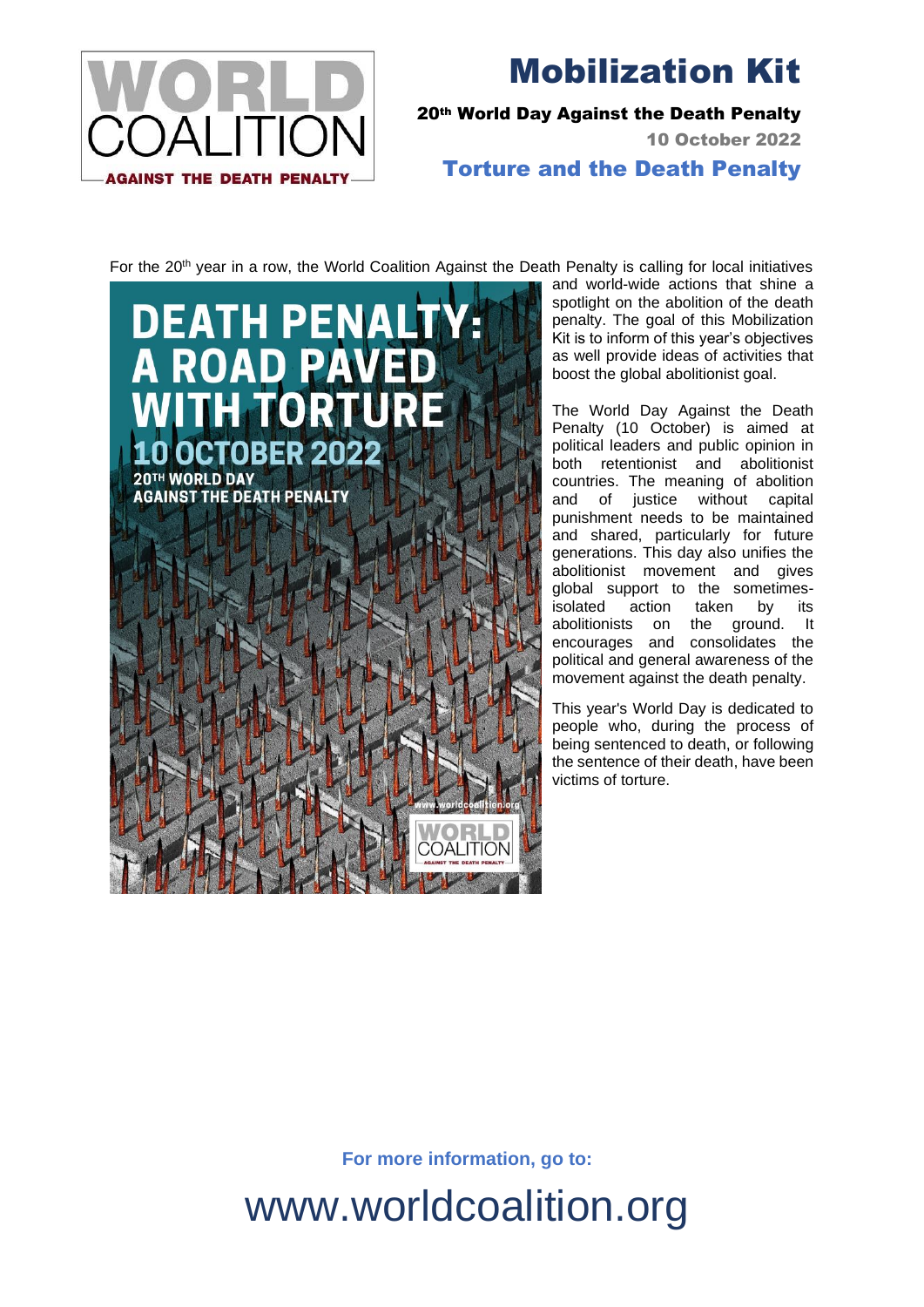## **TABLE OF CONTENTS**

<span id="page-1-0"></span>

|  |     | [2] ARGUMENTS AGAINST THE DEATH PENALTY 4                     |  |  |
|--|-----|---------------------------------------------------------------|--|--|
|  |     |                                                               |  |  |
|  |     |                                                               |  |  |
|  |     |                                                               |  |  |
|  |     |                                                               |  |  |
|  | (1) |                                                               |  |  |
|  | (2) | <b>ORGANIZE A GATHERING ON A VIDEOCONFERENCE PLATFORM.7</b>   |  |  |
|  | (3) | <b>COLLABORATE WITH MINORITY GROUP'S RIGHTS</b>               |  |  |
|  |     |                                                               |  |  |
|  | (4) | <b>HOW TO ORGANIZE A FILM FESTIVAL ON THE DEATH PENALTY?8</b> |  |  |
|  | (5) |                                                               |  |  |
|  | (6) | <b>HOW TO PROMOTE THE WORLD DAY ON SOCIAL MEDIA? 9</b>        |  |  |
|  | (7) |                                                               |  |  |
|  | (8) | <b>HOW TO GUARANTEE GOOD MEDIA COVERAGE FOR YOUR</b>          |  |  |
|  |     |                                                               |  |  |
|  | (9) | <b>HOW TO LEAD AN AWARENESS CAMPAIGN VIA TV/RADIO SHOW11</b>  |  |  |
|  |     | (10) HOW TO GET IN CONTACT WITH OR VISIT AN INMATE ON DEATH   |  |  |
|  |     |                                                               |  |  |
|  | 10  |                                                               |  |  |
|  |     |                                                               |  |  |
|  |     |                                                               |  |  |
|  |     |                                                               |  |  |
|  |     |                                                               |  |  |
|  |     |                                                               |  |  |
|  |     |                                                               |  |  |
|  |     |                                                               |  |  |
|  |     |                                                               |  |  |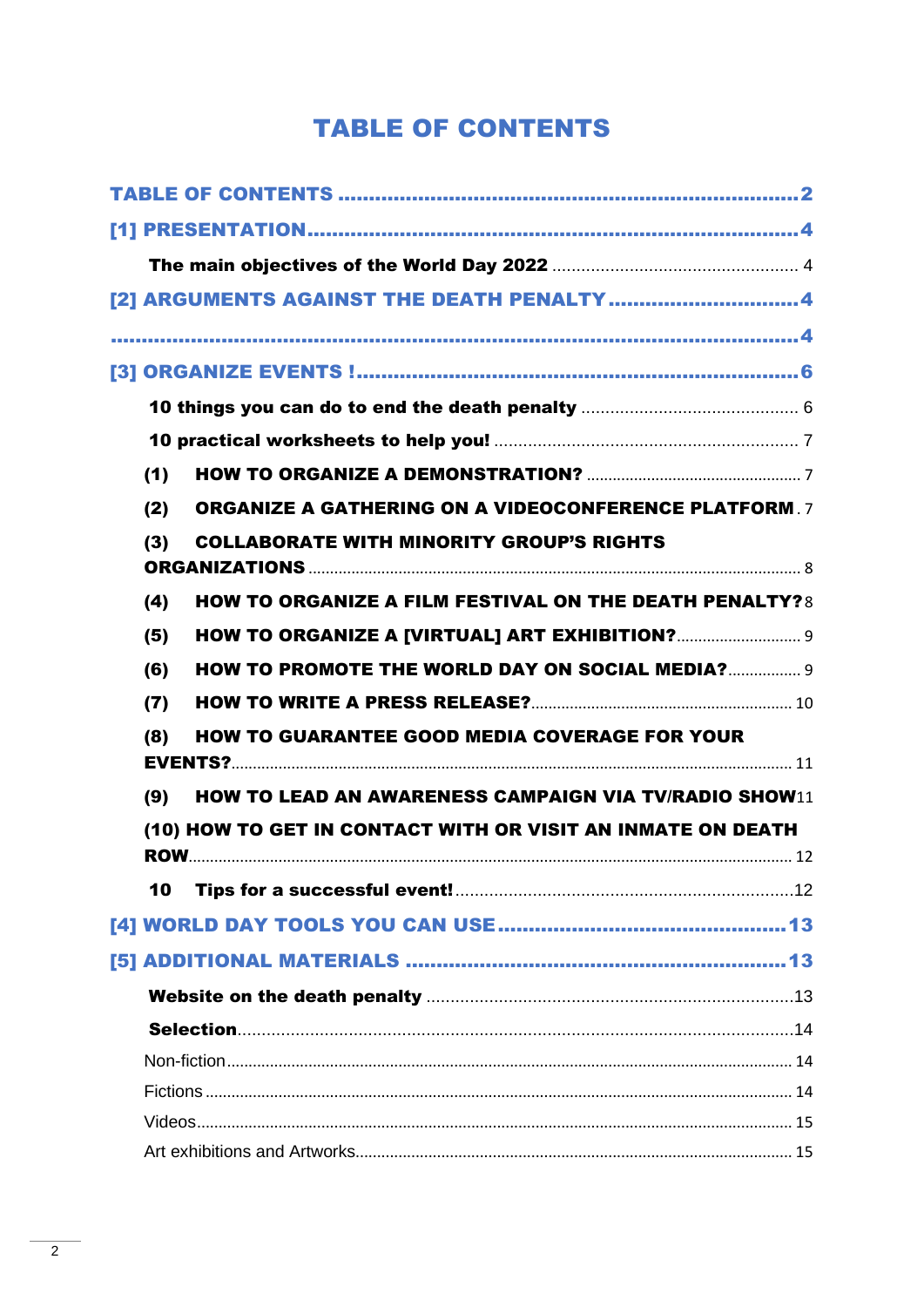| Join the movement for the universal of the abolition of the death |  |  |
|-------------------------------------------------------------------|--|--|
|                                                                   |  |  |
|                                                                   |  |  |
|                                                                   |  |  |
|                                                                   |  |  |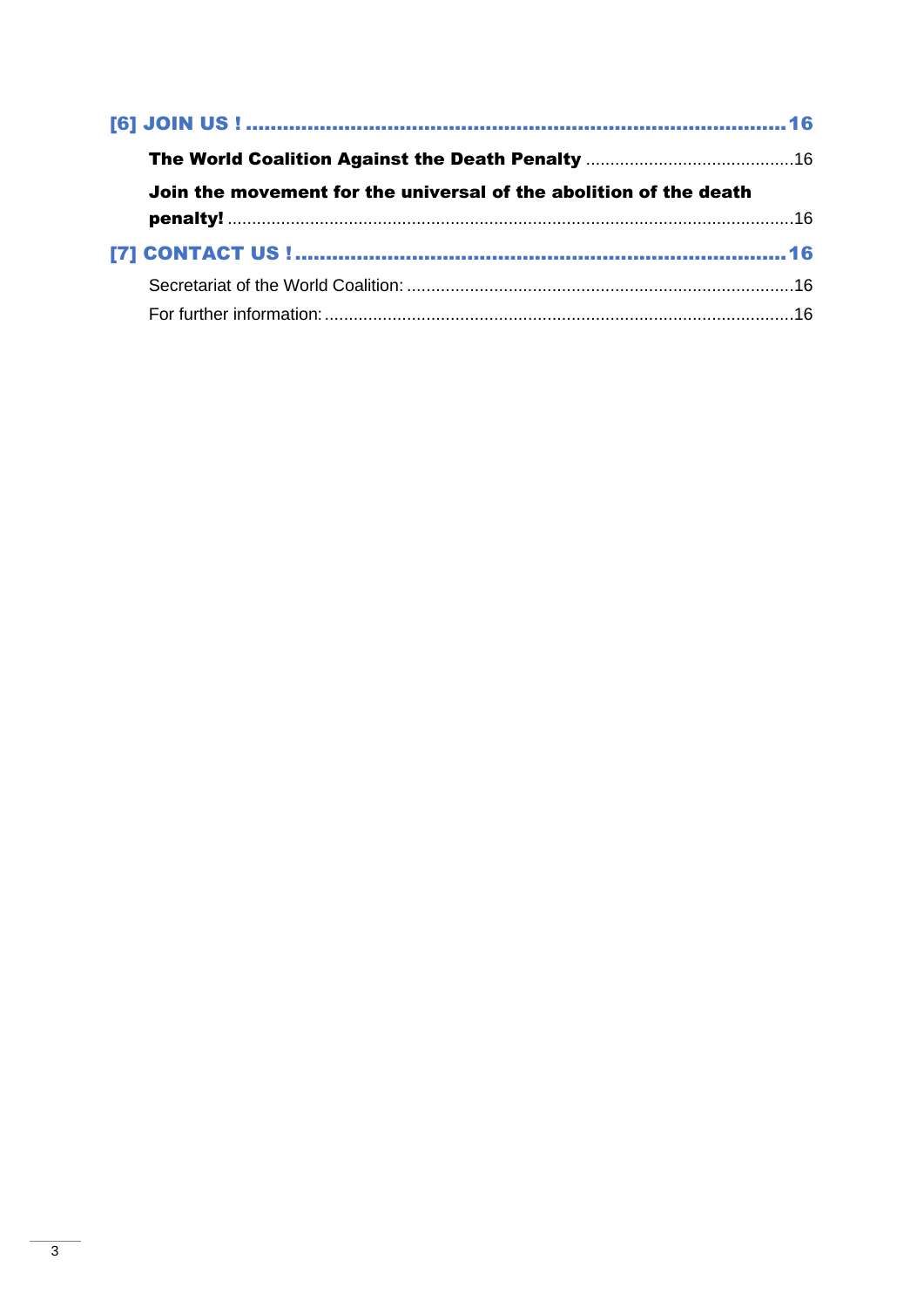[1] PRESENTATION

#### The main objectives of the World Day 2022

<span id="page-3-1"></span><span id="page-3-0"></span>While several methods of execution have been qualified by their nature as torture or cruel, inhuman, or degrading punishment by the Human Rights Council in its General Comment No. 36, the link between torture and the death penalty is not limited to the execution itself. There are other aspects of the death penalty that may amount to torture, and they occur at any time in the proceedings: **before, during and after the sentence**. These types of tortures are various, and they are not always limited to the condemned persons themselves:

- Whether **physical, sexual, or psychological**, torture can be used to obtain **confessions** that are then used to charge individuals and sentence them to death.
- Death row syndrome regularly includes physical and/or psychological torture, in addition to the often precarious conditions of detention of death row inmates. Isolation, overcrowding, and risk of suicide are common on death row. The anticipation of execution and death is also a form of psychological torture.
- Family members of victims, family members of those sentenced to death, and other persons who have relationships with those who are sentenced to death are also subjected to a form of psychological torture.

**The main objective of the 2022 World Day is to raise public awareness around how the death penalty can amount to torture and build consensus that the definition of torture should be understood to include practices in connection with the death penalty. From a broader perspective, it aims to convince that the death penalty should be abolished as an unjust and arbitrary response to crime.**

To do so, the World Coalition and its member organizations have identified specific objectives. This World Day is about supporting abolitionist activities by sharing arguments, figures, and information, sharing testimonies of survivors, executed persons and witnesses of inhuman, cruel and degrading experiences amounting to torture in the context of capital punishment. It also wants to support working with human rights organizations fighting for the abolition of torture to develop the abolitionist community.

## <span id="page-3-2"></span>[2] ARGUMENTS AGAINST THE DEATH PENALTY

#### <span id="page-3-3"></span>**No State should have the power to take a person's life** (1)

- It is **irrevocable**. No justice system is safe from judicial error and innocent people are likely to be sentenced to death or executed. (2)
- It is **unfair.** The death penalty is applied discriminatorily and is often used disproportionately against people who are poor, people with intellectual or psychosocial disabilities, and members of racial and ethnic minority groups. In some places, the imposition of the death penalty is used to target groups based on sexual orientation, gender identity, political opinion, or religion. (3)
- (4) It is inhuman, cruel, and degrading. Conditions on death row and the anguish of facing execution inflict extreme psychological and physical suffering, and execution is a physical and mental assault.
- **(5)** It denies any possibility of rehabilitation.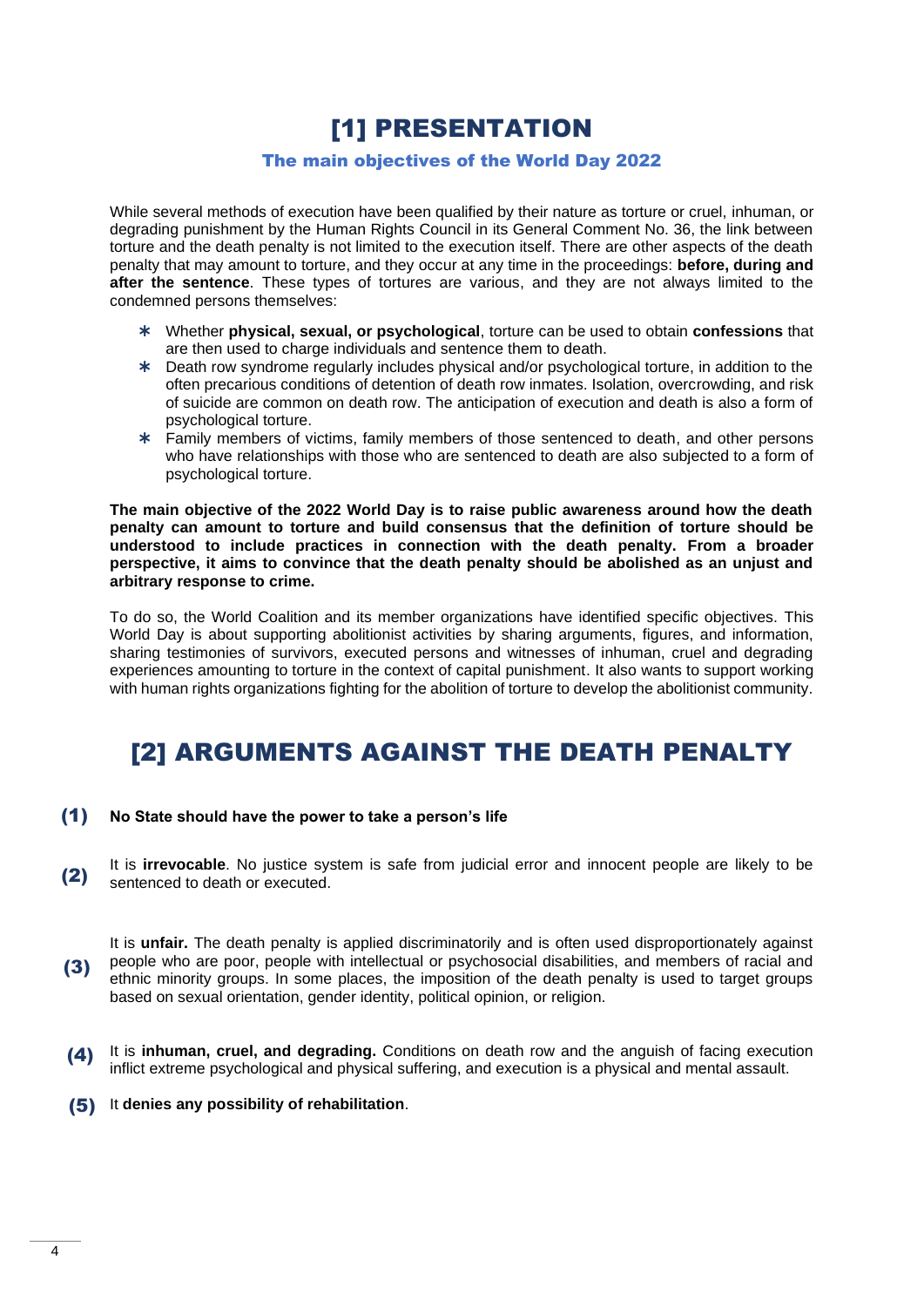It is **applied overwhelmingly in violation of international standards.** It breaches the principles of the 1948 Universal Declaration of Human Rights, which states that everyone has the right to life and that no one shall be subjected to torture or to cruel, inhuman or degrading treatment or punishment. On (6)seven occasions, the United Nations General Assembly has called for the establishment of a moratorium on the use of the death penalty (resolutions No. 62/149 in 2007, No. 63/168 in 2008, No. 65/206 in 2010, 67/176 in 2012, No. 69/186 in 2014, No. 71/187 in 2016 and No. 73/175 in 2018 and No. 75/183 in 2020).

- It **creates unjustifiable pain for everyone in contact with it**: particularly the relatives of the person sentenced to death, including children, with harsh transgenerational consequences. (7)
- **(8)** It is counterproductive, because by instituting the killing of a human being as a criminal solution, the death penalty endorses the idea of murder more than it fights it.
- (9) It is inefficient and does not keep society safer. It has never been conclusively shown that the death penalty deters crime more effectively than life imprisonment.

**Not all murder victims' families want the death penalty.** A large and growing number of crime victims' families worldwide reject the death penalty and are speaking out against it, saying it does not bring back or honor their murdered family member, does not heal the pain of the murder, and violates their ethical and religious beliefs. (10)

.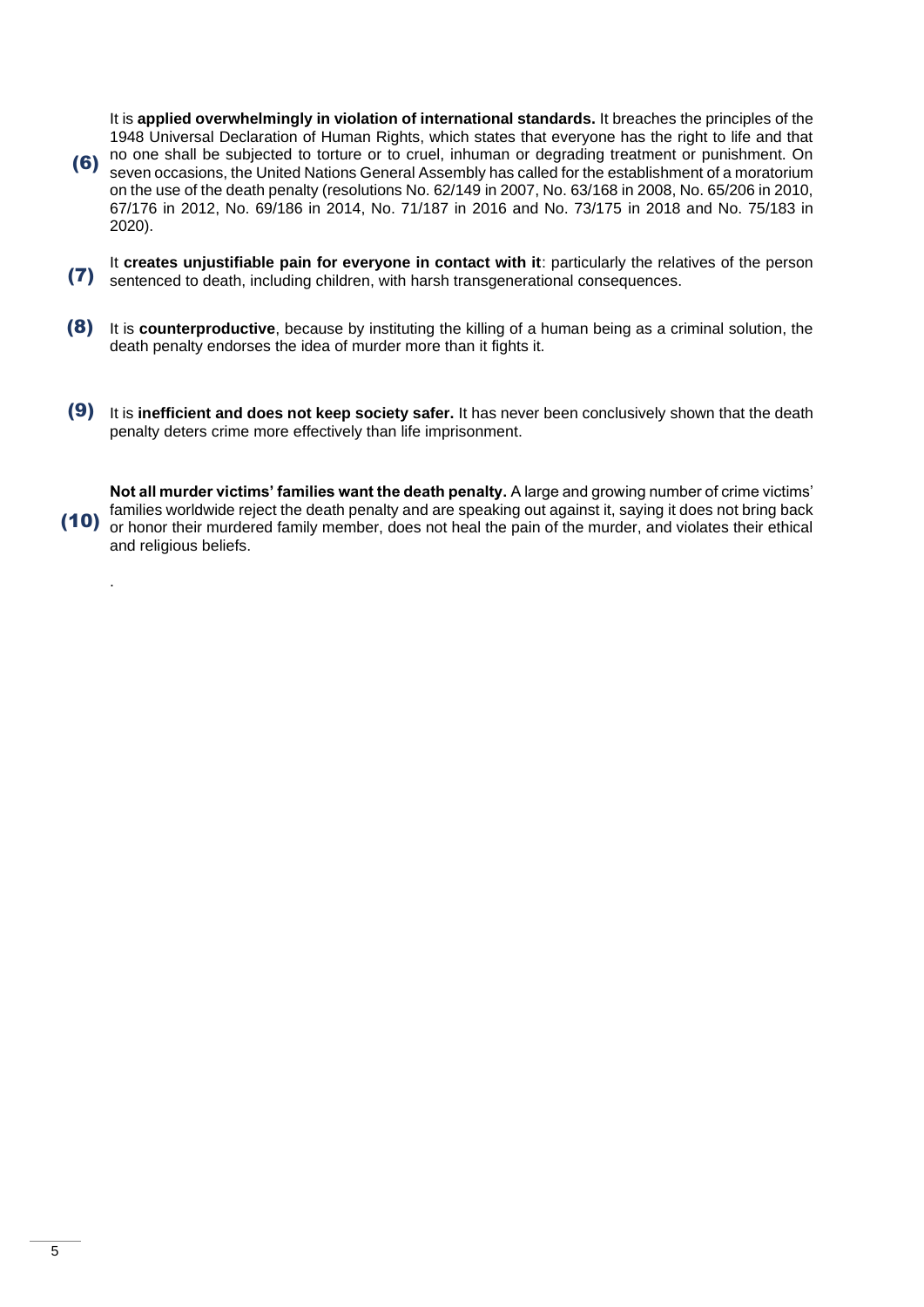## [3] ORGANIZE EVENTS !

<span id="page-5-0"></span>Below are suggestions to spark ideas for taking action during this World Day!

**Wherever you are –** in Africa, in the Americas, in Asia, in Oceania or in Europe **–**

**Whoever you are –** artists, citizens, elected representatives, journalists, lawyers, members of Parliament, NGOs, teachers, religious leaders-

**Whatever your project is –** concerts, cultural and educational activities, debates, demonstrations, press conferences!

### 10 things you can do to end the death penalty

<span id="page-5-1"></span>*Any public event should be approached with caution considering the ongoing COVID-19 pandemic please respect public policy and use common sense if you decide to hold such an event. When organizing, keep in mind that the sanitary situation can change quickly.* 

 **Organize a gathering online or in person.** It can take the shape of a **demonstration, a webinar, remote workshop,** or a **conversation** to create awareness (invite a speaker or read testimonies to provoke discussion), a **debate** or a **movie screening** with families of people sentenced to death, exonerees, their lawyers and experts, an **art exhibition** (of artwork made by people sentenced to death, of photographs of death row, of drawings or posters) or **theater performance.**

*See practical worksheet No. 1, practical worksheet No. 2 and practical worksheet No. 4 and practical worksheet No. 6*

**Organize a visit in prison** to raise awareness on the conditions of detentions of prisoners.

*See practical worksheet No. 10*

 Build partnerships with minority group's rights organizations (women, LGBTQIA+, religious minorities, ethnic minorities...) to raise awareness on how discriminations are an aggravating factor of the psychological and physical tortures experienced by persons sentenced to death belonging to a minority group. Ask for a meeting, collaborate together for a World Day activity, radio broadcast, event, or joint declaration.

*See practical worksheet No. 3*

 Participate in a **TV show or within a radio** to raise awareness of the need to abolish the death penalty and the realities of torture on death row.

*See practical worksheet No. 10*

**Write a letter** to death row inmates or to their families to show support and fight isolation.

*See practical worksheet No. 6*

 **Join the events** prepared for the abolition of the death penalty worldwide. Visit the World Coalition page for events near you!

**Donate** to a group working to end the death penalty.

 Follow the **social media campaign** on Facebook, Instagram and Twitter and launch your own using: #nodeathpenalty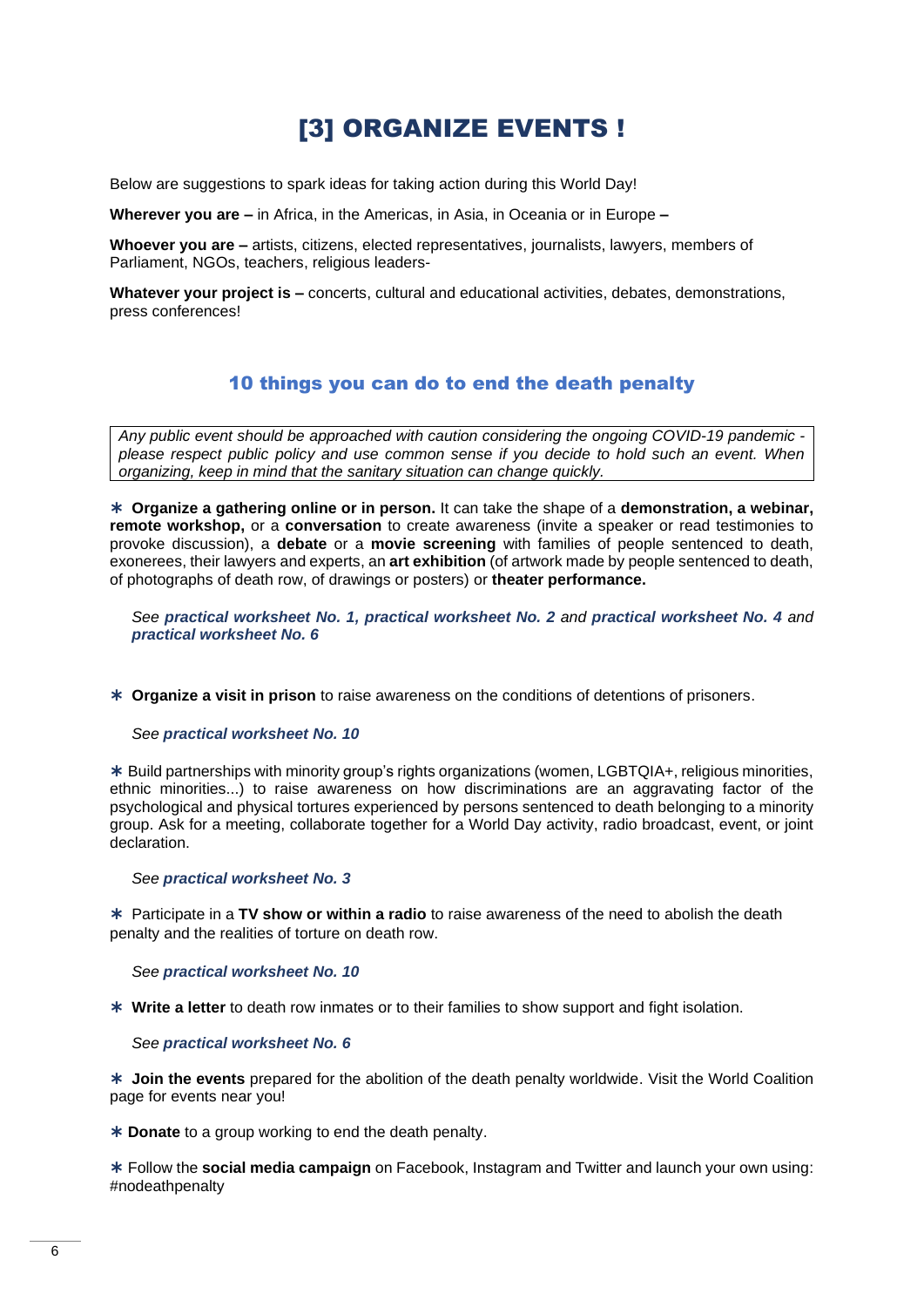*See practical worksheet No. 7*\*

 **Mobilize the media** to raise awareness on torture experienced by those who are sentenced to death both locally and worldwide. Call for interviews, testimonies from death row detainees, investigations on local cases and raising awareness campaigns.

*See practical worksheet No. 8 and practical worksheet No. 9 and practical worksheet No. 11.*

<span id="page-6-0"></span>Participate in **Cities Against the Death Penalty/Cities for Life** on 30 November 2022.

## 10 practical worksheets to help you!

### (1) HOW TO ORGANIZE A DEMONSTRATION?

<span id="page-6-1"></span> First, **find out information** on the legal conditions, the required authorizations for a demonstration, on the prerequisite declarations or the delay, and on the sanitary requirements.

 **Define the message** you would like to spread: do you want to point a specific case out or to call on political leaders or the public opinion?

 Put an "**organizing group**" in place to welcome people and answer their questions, share materials, explain the rules.

 No matter what event you choose to plan, the most important is to **communicate**! **Before the event**, contact and invite local medias (see worksheet No. 10) and/or create an event on social medias to spot as many people as possible, send an email with all the information (time, date, site, objectives). **During and after the event**, regularly share the information, photos, or short videos on Twitter by using #Nodeath penalty or share live videos on social medias (see worksheet No. 9).

#### (2) ORGANIZE A GATHERING ON A VIDEOCONFERENCE PLATFORM

<span id="page-6-2"></span> **Select** what type of event you would like to hold over videoconference and **identify** who you want to invite to participate.

 **Select** which videoconferencing platform you would like to use and learn how to use it prior to the event. Be aware that some platforms are not free, some limit the number of participants, and be very careful regarding the data security. A few examples of secure, free to use platforms include Jitsi and Talky.

 **Draft your event's agenda** for the day. If you are hosting a remote workshop, perhaps you need to draft the workshop's modules and assign a teacher(s) to the workshop. If you are hosting a discussion prepare a few conversation starters so that the event can be as smooth as possible.

 **Make sure** your speakers and/or teachers know which order they will be speaking in, on what subject, and how much time they have to do so. Online platforms do not offer the same ease of body language that in-person events do.

 **Make sure you have digital materials** to distribute to participants! All tools are downloadable from the World Coalition's website.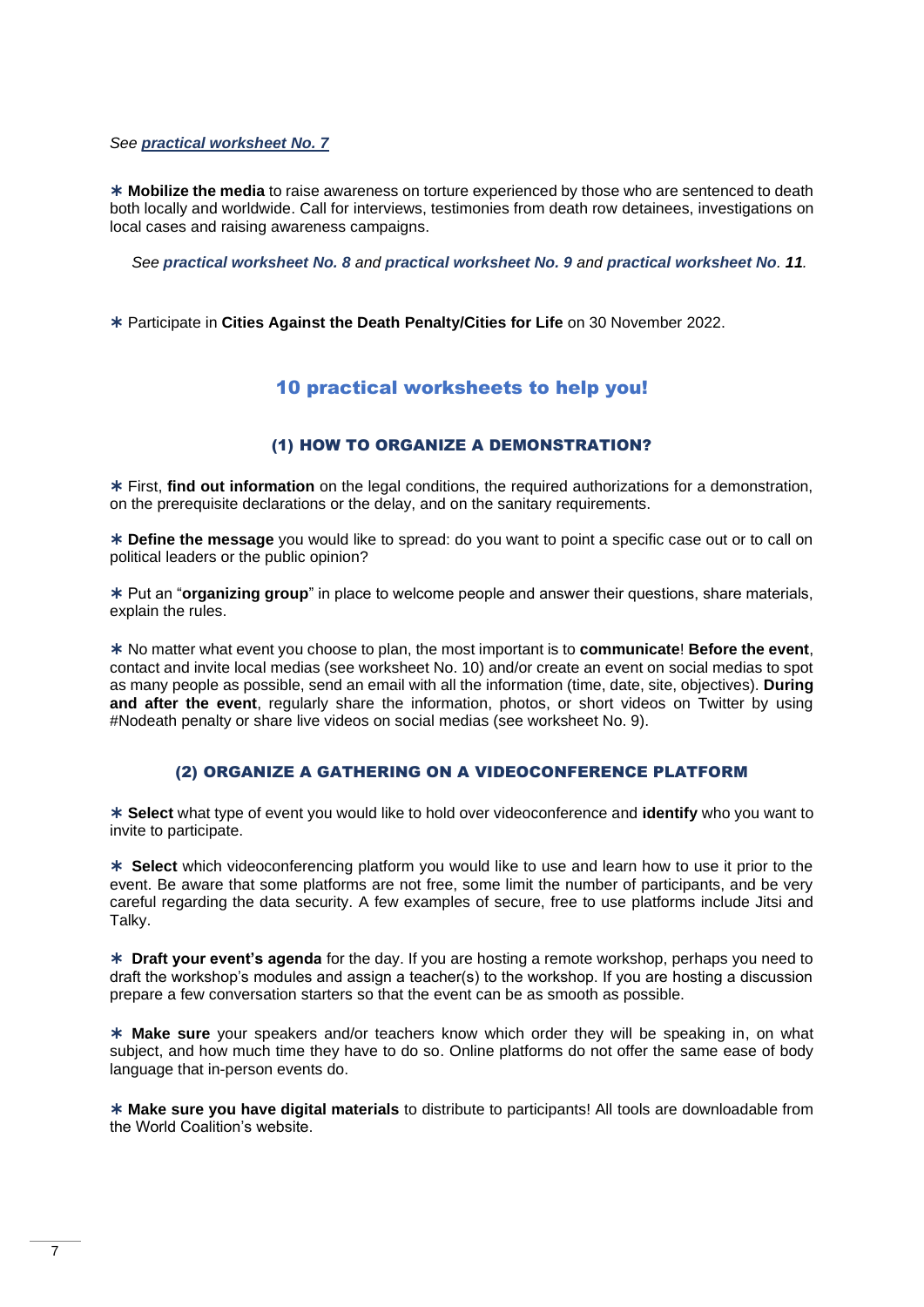**Email, call or otherwise invite** participants well in advance so that they might reserve the time in their calendars. In the hours leading up to the event, don't forget to send a link to your event's platform to the participants!

**If your event is open to the public, advertise** your event.

### (3) COLLABORATE WITH MINORITY GROUP'S RIGHTS ORGANIZATIONS

<span id="page-7-0"></span>**Identify** the organization in your region you want to collaborate with.

 **Request a short meeting.** Reach out to the organization, include information about the theme of World Day 2022 and its relevance to their work as a minority group's rights organization.

 **Invite them to your activity.** Invite a representative from that organization to attend the World Day event you are organizing, share the livestream link, the press release, demonstration information, radio show information, or any other relevant materials.

**Invite them to collaborate with your activity.** Ask if they would like to collaborate with your event, by participating in hosting your event be it online, on the radio or an in-person seminar or demonstration. Alternatively, a collaboration could take place by releasing a joint declaration, press release or social media campaign. Encourage communication with their networks about the topic to spread the word, perhaps develop their own working group on the topic and to get them to attend your event.

Nurture your good ties with them and **be willing to participate in their events** if you are invited!

### (4) HOW TO ORGANIZE A FILM FESTIVAL ON THE DEATH PENALTY?

<span id="page-7-1"></span> Plan your event **in advance** at least two months before if it will be held in person. **Holding a film festival in person requires 2 months of preparation.** 

 **Contact cinemas** and other organizations in your country. In a virtual screening, instead research a videoconference platform that you can use to project a film onto a shared screen.

 Choose a **theme** for the festival with a catchy title and choose up to **dozen films**. Make sure you have the right to screen them.

 Make sure to have a **variety of countries and cultures** (European, American, Asian movies), **content and subject matter** (cases of innocence, of forced confessions, the world of prisoners sentenced to death, social pressure faced by victims' families, etc.) **and genre** (blockbusters, art house films, documentaries…). You may find a list of films on the death penalty in this mobilization kit.

 Arrange **subtitles** if the films do not already exist in your language, if possible. You can find some on the following website:<https://www.opensubtitles.org/fr>**.**

 **Organize debates** after the films to encourage discussion with audience. Invite experts, scholars and directors to interact with the audience and explore their impressions of the film and their opinion on the death penalty.

*Since 2004 Taiwan Alliance to End the Death Penalty has organized a film festival on the death penalty every three years.*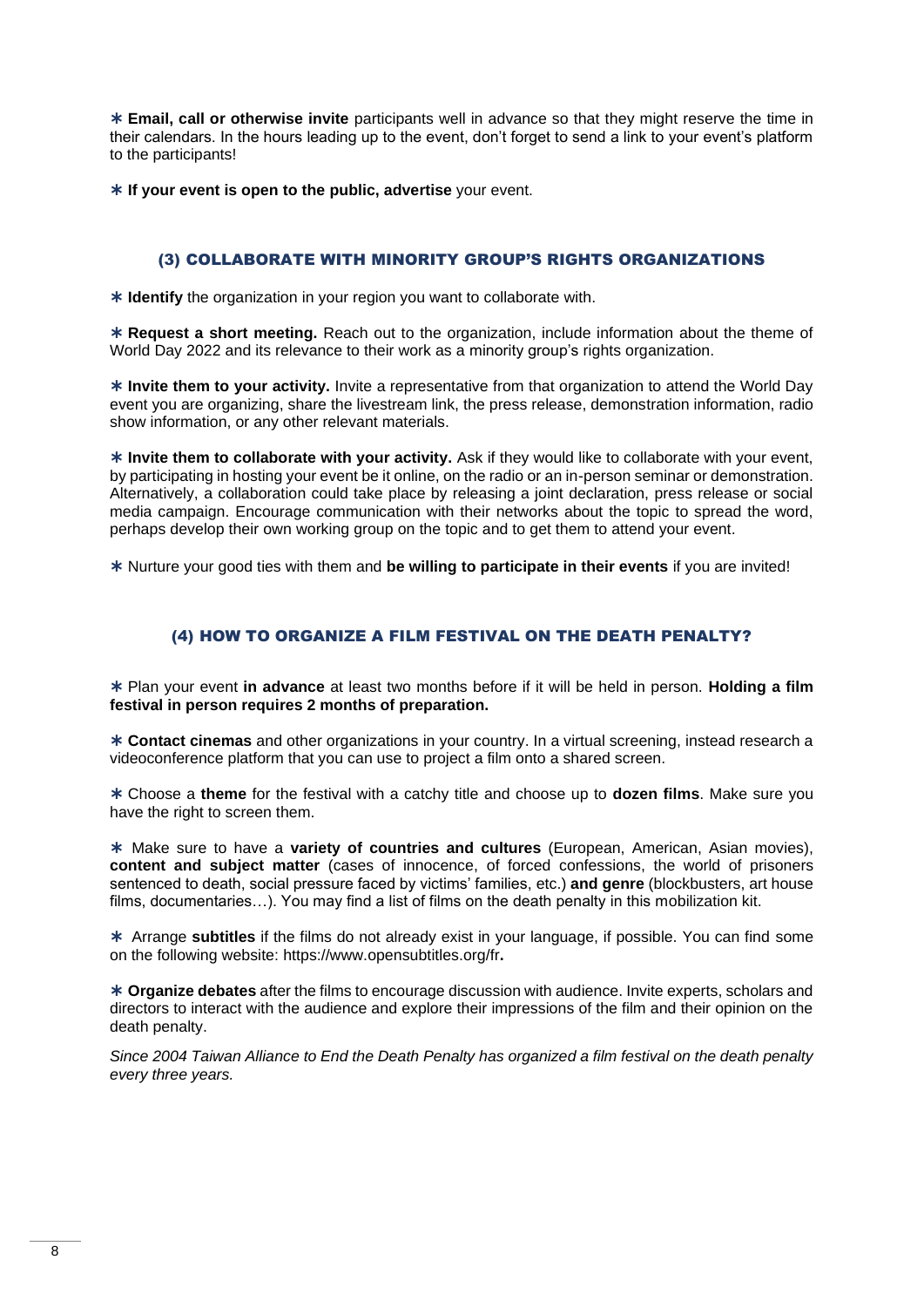#### (5) HOW TO ORGANIZE A [VIRTUAL] ART EXHIBITION?

<span id="page-8-0"></span> **Find a place for the exhibition**, for example a well-known art gallery, museum, garden or square, a public place, a university, a library, an underground station, a shop window, etc. Please note that often these types of places are rarely free to use

 **More than six months are often required to reserve prestigious places** such as temporary exhibition spaces in museums, **but two or three months should suffice for a public place**. Unusual places are often very interesting, but the procedure can be more complicated. To guarantee your chances of success, **be organized in advance** and get to know the managers of the exhibition area, suggesting they sponsor the project.

 **Contact the artists** for high-definition electronic copies of the posters (see section 7, for existing exhibitions).

 Print the drawings or the paintings depending on where they will be exhibited- if outside cover them in protective plastic, if in a museum think about hanging, etc.

 For a virtual exhibition, you need to obtain the digital versions of the art you are willing to depict in a definition as good as possible and collect the artists identifiers for their different social medias to be able to credit them and respect copyrights.

 **Prepare the official opening of the exhibition**, with the artist or a distinguished speaker who can talk about the death penalty (contact the World coalition if needed).

 **Invite the media**, your network of activists, engaged artists, academics, students, and those in the artistic scene, etc.

Prepare the exhibition and do not forget to prepare **drinks** and a **buffet** if your budget permits.

 If you have informed the press, **prepare a press kit** with information about the exhibition, the artist and the World Day Against the Death Penalty.

Art exhibits are an out-of-the-norm way to generate public debate about the death penalty, which is why they can be so effective!

To select the artwork, you would like to display, you may ask yourself:

- How does this piece of artwork make me feel?
- How does this work depict the death penalty? In what way is it framing the death penalty debate?
- What human aspect does this artwork reveal in relation to the death penalty?



*Our Ugly World*, Arthur Angel

#### (6) HOW TO PROMOTE THE WORLD DAY ON SOCIAL MEDIA?

<span id="page-8-1"></span>Starting from 1 October, **post loads of messages**!

Use **Facebook** to share the information with your friends and know more on the event around you. Here are a few examples of messages you can write to promote the online campaign.

- *"What does the death penalty mean to you? Learn from a new perspective and share your story! [www.facebook.com/worldcoalition](http://www.facebook.com/worldcoalition)*
- *"Check out the World Day against the Death Penalty. Download posters and tools, share with friends, have your say and more.* **[www.worldcoalition.org/campagne/20th-world](https://worldcoalition.org/campagne/19th-world-day-against-the-death-penalty)[day-against-the-death-penalty](https://worldcoalition.org/campagne/19th-world-day-against-the-death-penalty)***"*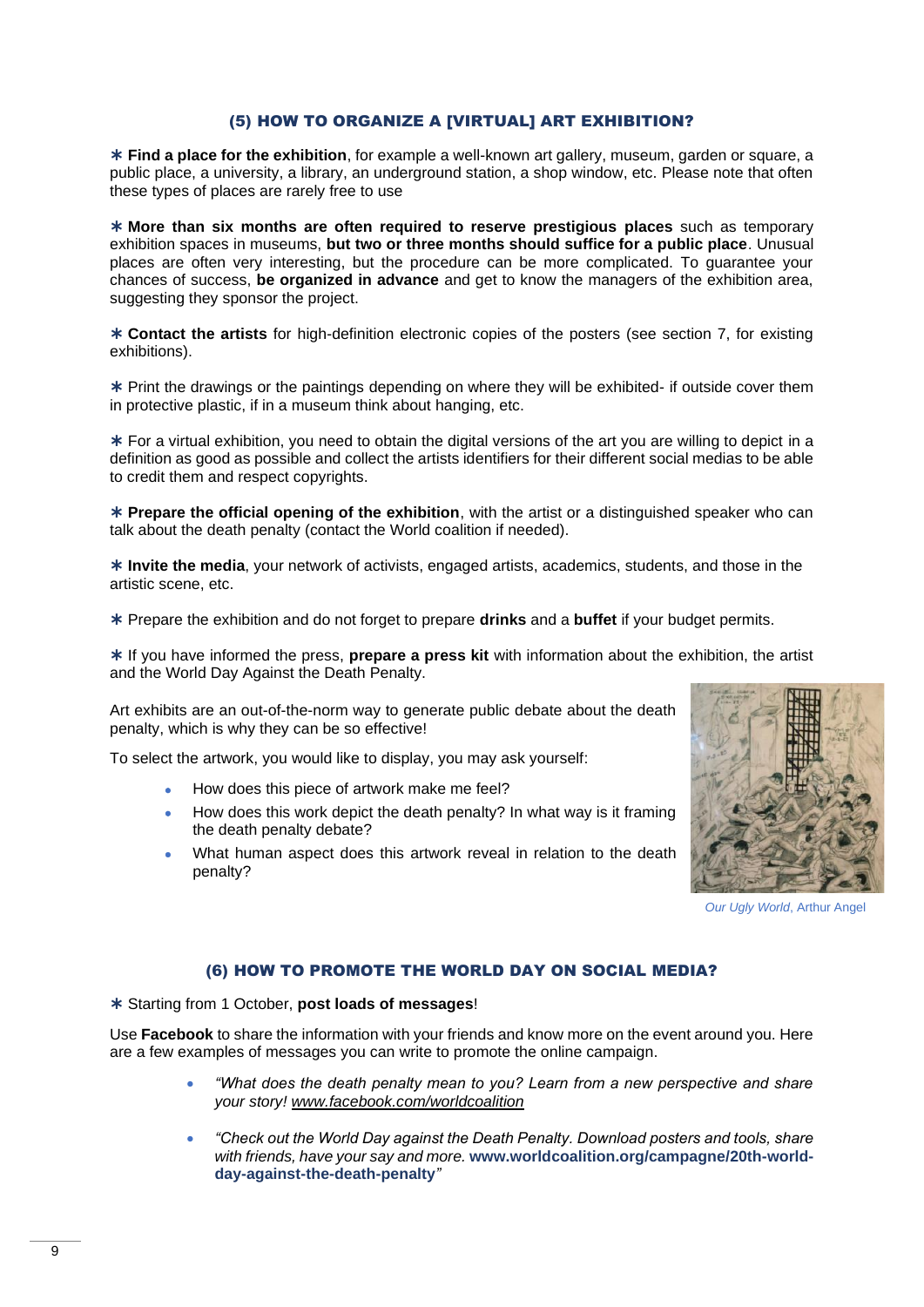• *"Let's end the death penalty! What are you are doing to combat this inhumane treatment? Join the discussion and the event on Facebook page"*

 and also use **Twitter** with *#nodeathpenalty*. Here are a few examples of tweets you can post to promote the online campaign.

- *"Spread the word! The World Day Against the Death Penalty is on 10 October 2022* **[www.worldcoalition.org/campagne/20th-world](http://www.worldcoalition.org/campagne/20th-world-day-against-the-death-penalty)[day-against-the-death-penalty](http://www.worldcoalition.org/campagne/20th-world-day-against-the-death-penalty)** *#nodeathpenalty"*
- *"Let's end the death penalty! Visit*  **[www.worldcoalition.org/campagne/20th-world](http://www.worldcoalition.org/campagne/20th-world-day-against-the-death-penalty)[day-against-the-death-penalty](http://www.worldcoalition.org/campagne/20th-world-day-against-the-death-penalty)** *to say #nodeathpenalty"*
- *"What does the #deathpenalty mean to you? Learn from a new perspective, share with friends, have your say and more*  **[www.worldcoalition.org/campagne/20th-world](http://www.worldcoalition.org/campagne/20th-world-day-against-the-death-penalty)[day-against-the-death-penalty](http://www.worldcoalition.org/campagne/20th-world-day-against-the-death-penalty)***"*

 **Publish images** on Facebook, Twitter and Instagram by taking photographs and making videos!

- Add a small description: a short text, a quote, a figure.
- Use *#nodeathpenalty* and other hashtags linked to the theme of World Day 2022.
- Be aware of the quality of the photograph and of the length of the video. A 2-minute-long video has more chances to be watched and shared.

Always respect the right to the image relative to the legislation of the country where you took the photo or filmed to the video.

 **Call out political leaders** by mentioning them with the @ to their official account. Always show respect in your message, without insult or violence.

#### (7) HOW TO WRITE A PRESS RELEASE?

<span id="page-9-0"></span>Use **letterhead paper** if you have it and include the name of your organization.

- \* Put the notice "For immediate release" with the date of the public release.
- \* Start with a short but explicit title.

 **The 1st paragraph is the introduction**. It is the most important paragraph as journalists may not read beyond it. It answers the following questions: Who, What, Where, When and should attract the attention of journalists.

 $*$  The following paragraphs are an explanation of this 1<sup>st</sup> paragraph. They answer the questions why and how and provide the context, stakes, and a brief historical background. Where necessary gives **quote**, **facts** and **figures**. It is important to give some materials, like the World Day brochure, to the journalists. They will need a quote for their article, so if you give it to them, they are more likely to use

ICJ Kenya @ICJKenya · 10 oct. 2019

Please join us today as we commemorate the 17th World Day Against the Death Penalty - Theme: Children: the unseen victims of the death penalty. #nodeathpenalty #endthedeathpenalty @WCADP @InfoPenalty #endthedeathpenalty @FHRI2 @WCADP @wellsofhope @WTIUSA @AmnestyKenya



*Tweet from ICJ Kenya for the World Day 2019*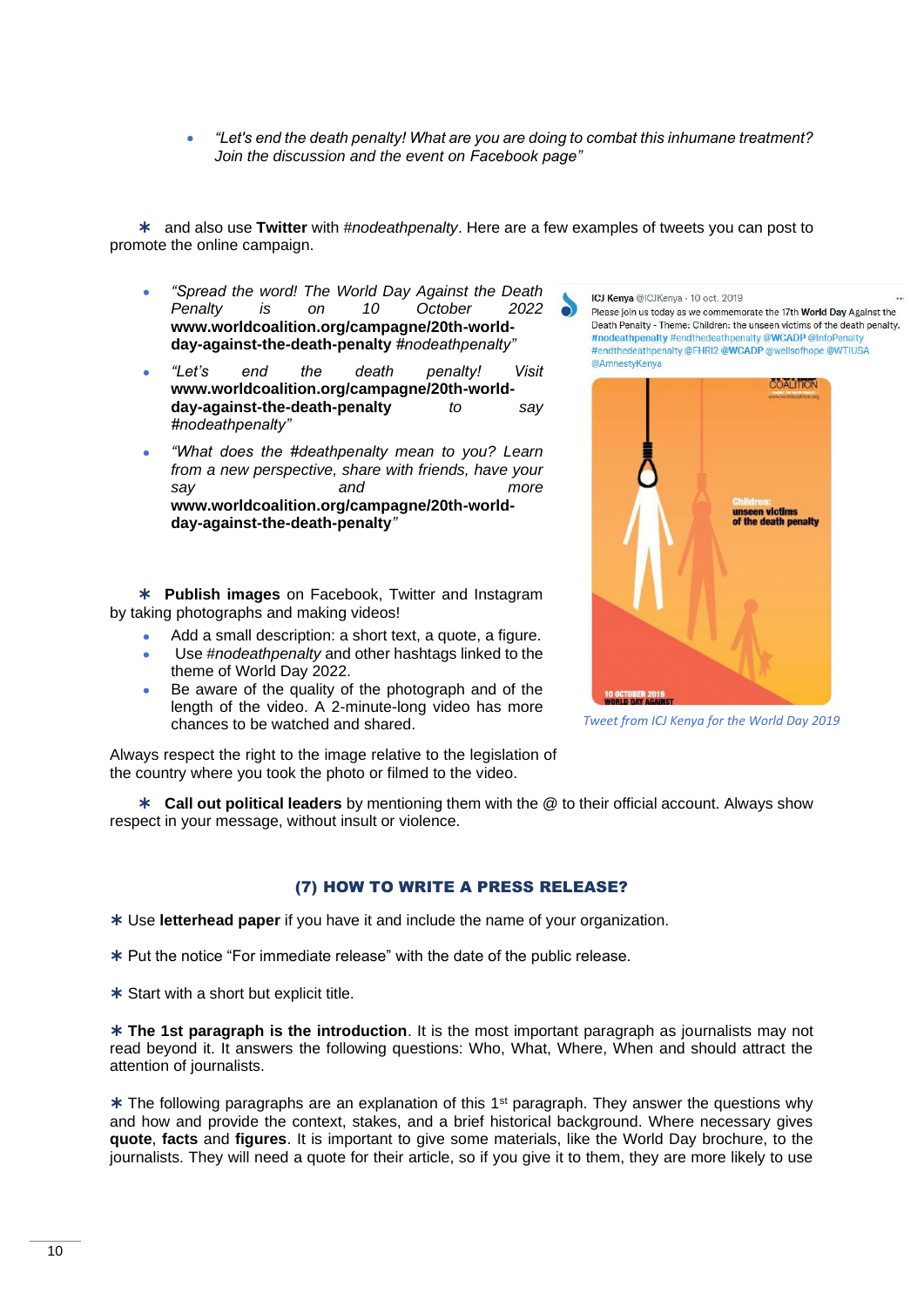your press release. It is also important to give them accurate figures and reliable sources. By doing so, you make their work easier and increase your chances of receiving coverage.

 Put your **contact information** at the end of the press release with your first and last name, title, email and phone number.

\* Include a link in the press release to your organization.

 **The statement should not exceed one page**. A long press release could discourage journalists and not be read at all.

For more information consult the following guide:<https://www.wikihow.com/Write-a-Press-Release>

#### <span id="page-10-0"></span>(8) HOW TO GUARANTEE GOOD MEDIA COVERAGE FOR YOUR EVENTS?

 **Forge links with local journalists** interested in the subject: throughout the year follow local media coverage and find the media outlets and journalists who often raise the theme of the death penalty. Also, find out how they discuss it: what news section, what angle, etc.

 **Contact them in the summer or September** to tell them about the World Day Against the Death Penalty (so that they put it in their schedules) and your event as a way of making yourself known.

 **Try to become their yardstick for the subject by always responding quickly to journalists** and providing them with reliable information.

 To maximize your chances of success, **organize an event with one or two witness accounts**. Journalists like to use personal stories and, if you provide them with the opportunity, they will talk about your event.

 **Send out a press release a week before your event** with the exact place, date and time, the title of the event, the names of the participants, a brief description of your event and a paragraph on the World Day.

 **Send it again the day before the event** if you have not had confirmation from journalists who might be interested.

Specify that participants will be available for interview at the event.

### (9) HOW TO LEAD AN AWARENESS CAMPAIGN VIA TV/RADIO SHOW

<span id="page-10-1"></span> **Contact television or radio programs** to introduce your organization and to offer an opportunity to talk about the World Day against the Death Penalty. You can call them for the first contact, but it is advisable to also send an email with information about the theme of the World Day, your organization, the purpose of such a program, etc. Local radio stations may be particularly interested. **Plan this step at least 4 weeks in advance of your intended event.**

 **Prepare what you will say in your segment in relation to the abolition of the death penalty**. You can adapt it to your national context to make it more relevant as the more accessible your segment is, the more awareness it will create amongst people listening or watching.

 **After participating** in the television or radio program, ask the organizers to give you the program's recorded file. Share the program on your social networks.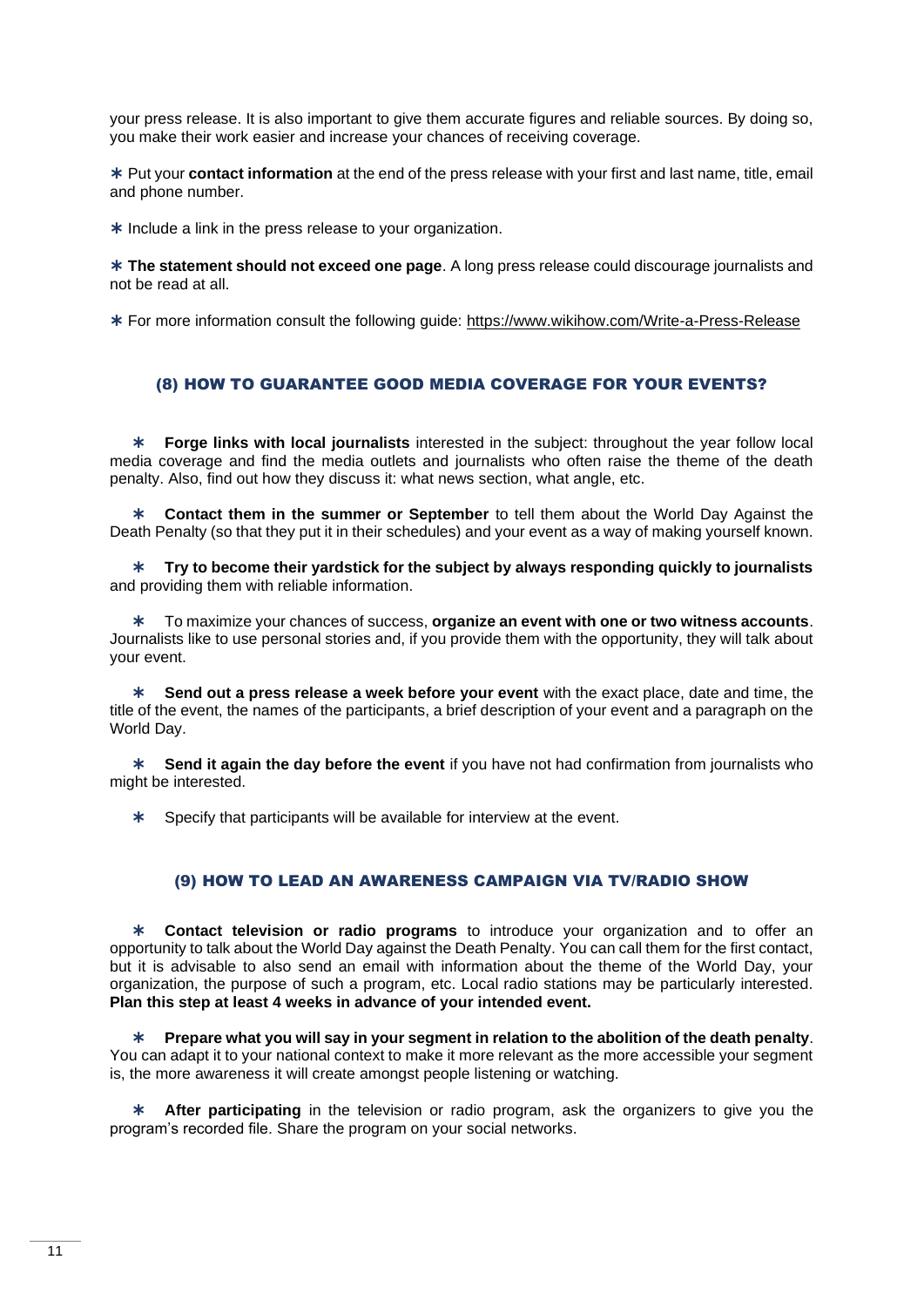### <span id="page-11-0"></span>(10) HOW TO GET IN CONTACT WITH OR VISIT AN INMATE ON DEATH ROW

 **Contact the World Coalition Against the Death Penalty** and be connected with organizations who work directly with people who are sentenced to death and who can guide advocates through the process of sending messages of support to people, especially minority groups on death row.

 **Contact member organizations, bar associations and legal aid associations with access to the prison administration in their countries** and ask if they have any data or helpful information in this area.

 **Identify the prison** you would like to visit, considering the restrictions in some countries, it is not always possible to talk to the prisoners directly unless you are their lawyer or family member.

 **Visit the prisons** and if possible, death row detainees to conduct interviews on their living conditions on death row and experiences.

 **Analyze the data and write a report:** this will be useful to make recommendations and call on government representatives on the conditions of the detention for the people on death row in their countries.

### 10 Tips for a successful event!

- <span id="page-11-1"></span>1) Plan your action at least a month before the event, more if you need to rent a place, invite speakers, or contact us for an art exhibition.
- 2) Try to include several local NGOs or well-known people to make it a bigger event with no additional costs or efforts (including bar associations, parliamentarians, opinion makers)
	- To know what is organized in your city **[www.worldcoalition.org/campagne/20th](http://www.worldcoalition.org/campagne/20th-world-day-against-the-death-penalty)[world-day-against-the-death-penalty](http://www.worldcoalition.org/campagne/20th-world-day-against-the-death-penalty)**
	- \* To contact members of the World Coalition in your country: **<https://worldcoalition.org/who-we-are/member-organizations/>**
- 3) **Contact local media** a week in advance and again two days before the event. See Worksheet number 9.
- 4) Use the Internet and social networking tools to **spread the word**.
- 5) **Contact us to promote your event** on our website and on Facebook page.
- 6) A few days before, **advertise it in the streets** (posters, leaflets with title, time and place of your event).
- 7) **Tell everybody**, your friends, your family, even your grandma!
- 8) **Be ready to counter pro death penalty arguments** (use our "10 reasons to end the death penalty" in the first part of this kit).
- 9) **Be nice** to people, even if they disagree!
- 10) **Take pictures** and write a **short report** (and send it to us).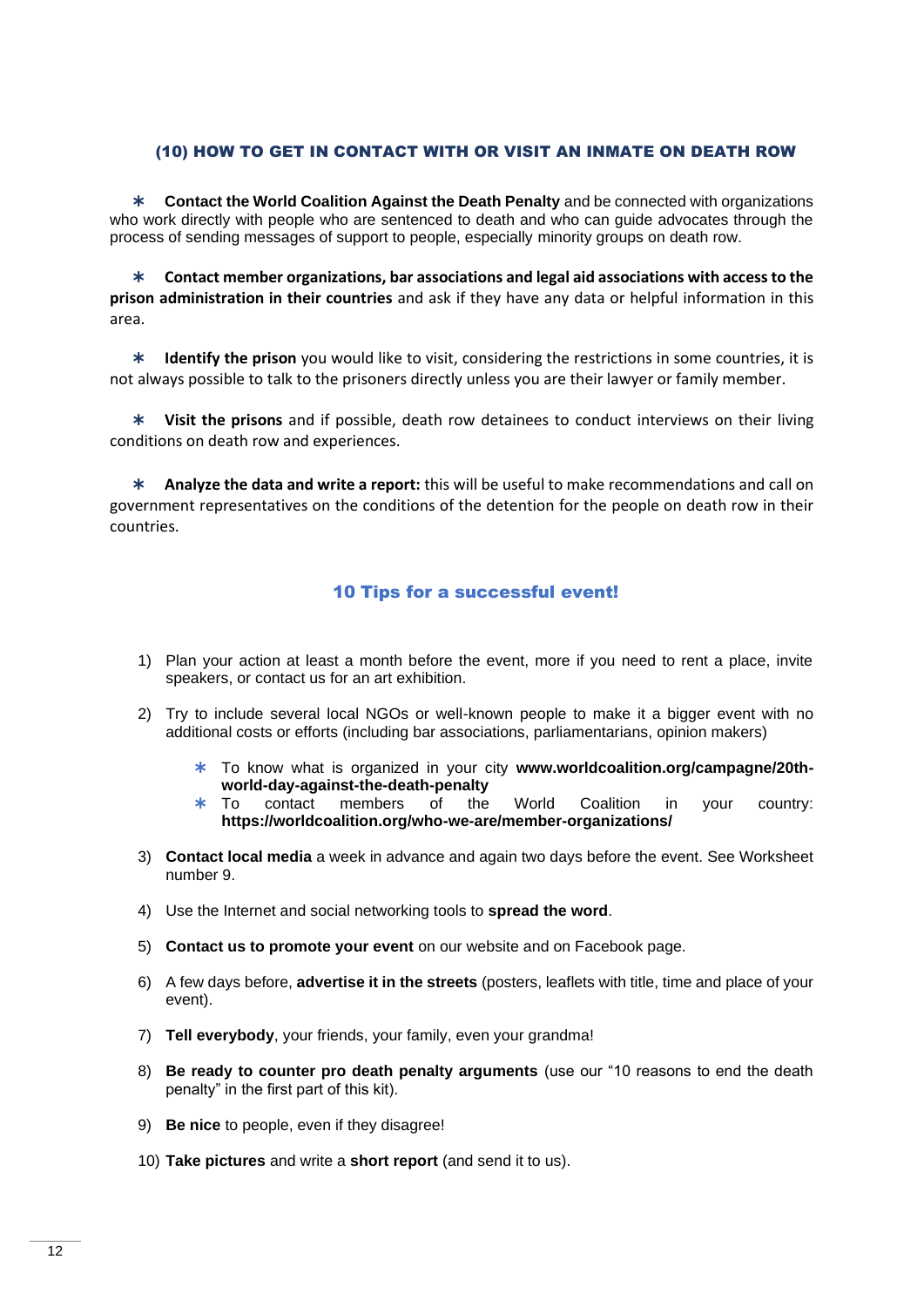## [4] WORLD DAY TOOLS YOU CAN USE

<span id="page-12-0"></span>For World Day, the World Coalition has produced some materials. They are all available on its website: **[www.worldcoalition.org/campagne/20th-world-day-against-the-death-penalty](http://www.worldcoalition.org/campagne/20th-world-day-against-the-death-penalty)**

#### The World Day's poster

For organizers of events, copies of the poster are available at no cost from the World Coalition Secretariat: **[contactus@worldcoalition.org](mailto:contactus@worldcoalition.org)**

#### Information Leaflet

The 2022 World Day leaflet provides information on the pervasiveness of torture in the context of the death penalty. It provides arguments against the death penalty and testimonies from detainees on death row.

For organizers of events, copies of the poster are available at no cost from the World Coalition Secretariat: **[contactus@worldcoalition.org](mailto:contact@worldcoalition.org)**

#### Facts and figures on the death penalty

Up-to-date information on the application of the death penalty around the world in 2021 and 2022.

#### Detailed factsheet on torture and the death penalty

This detailed factsheet provides a precise overview of the reality of torture in the context of the death penalty. It provides useful definitions, arguments, and a summary of relevant international and regional law.

<span id="page-12-1"></span>**Individualized Resource Tools for professionals (lawyers, judges, media, etc) and others are also available on the World Coalition World Day page.**

## [5] ADDITIONAL MATERIALS

### Website on the death penalty

- <span id="page-12-2"></span>World Coalition Against the Death Penalty's website: [www.worldcoalition.org](http://www.worldcoalition.org/)
- \* Worldwide database on the use of the death penalty: www.deathpenaltyworldwide.org
- Amnesty International, death penalty page:<https://www.amnesty.org/en/what-we-do/death-penalty/>
- Fédération internationale des droits de l'Homme, death penalty page : <https://www.fidh.org/en/issues/death-penalty/>
- Hands Off Cain information website: [http://www.handsoffcain.info](http://www.handsoffcain.info/)

For more references, please check the Coalition members' website and get in touch with them using the contact details you will find here: **<https://worldcoalition.org/who-we-are/member-organizations/>**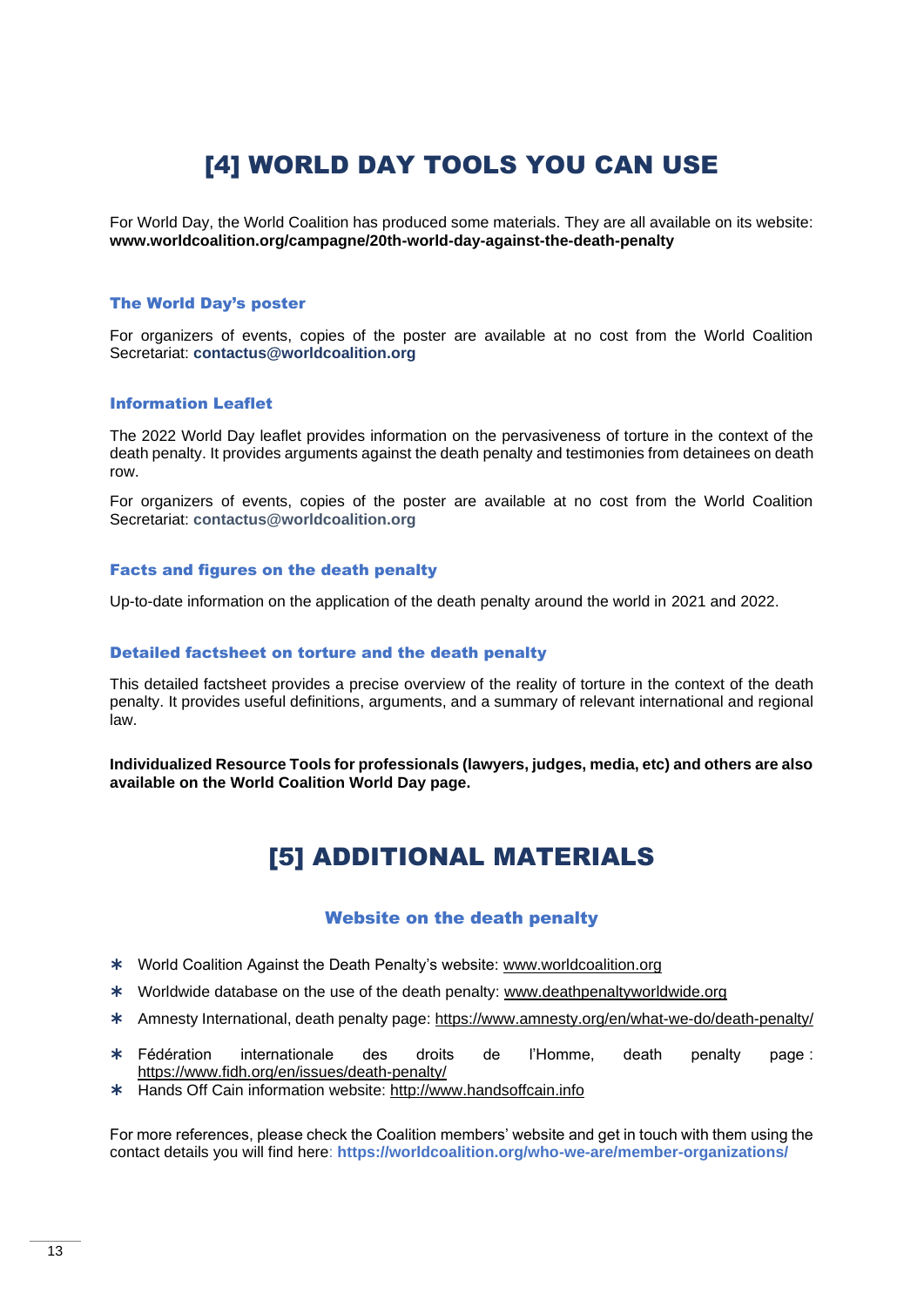## Selection

<span id="page-13-0"></span>Browse available films on the World Coalition Against the Death Penalty's website by searching "movie", "film" or "video" on the search toolbar: **<https://worldcoalition.org/resources/library/>**

<span id="page-13-1"></span>To view the recommended videos below, please click on the title of the video.

## **Non-fiction**

- *[The State of Texas vs. Melissa](https://www.amazon.com/State-Texas-vs-Melissa/dp/B08KGR4K4P)* (United-States) 2020 1h42 *Melissa Lucio was the first Hispanic woman sentenced to death in Texas. For ten years she has been awaiting her fate, and she now faces her last appeal.*
- *[The Resurrection Club](https://www.amazon.com/Surviving-Death-Row-Resurrection-Club/dp/B06W5KX9H7)* (United-States) 2016 26 minutes

*This short tells the story of four men who - after spending years of their lives on Death Row for crimes they did not commit - were exonerated. When they were freed, they promised the friends left behind that they would work to end to the death penalty. Traveling across America in the 'Witness to Innocence' tour, they try to educate people on the realities of death row.*

*[Sweet Destiny](https://iranhr.net/en/articles/4864/)* (Iran) – 2021 – 55 minutes

*An animated film filled with poignant music that takes the audience on a journey through the history of Iran since 1853 and highlights the issues surrounding the death penalty and human rights in the country*.

*[Lindy Lou, juror number 2](https://www.justwatch.com/us/movie/lindy-lou-juror-number-2)* (United-States) – 2017 – 1h25

*Documentary about the jurors in a murder trial who handed out the death sentence to the defendant, and how their attitudes have changed 20+ years later.*

### **Fiction**

<span id="page-13-2"></span>*[The Life of David Gale](https://www.primevideo.com/detail/La-Vie-de-David-Gale/0FO3ABT003AHU7P0XVBM2LXQG9/ref=atv_nb_lcl_en_US?ie=UTF8&_encoding=UTF8)* (United-States) – 2003 – 2h10*A college professor and anti-capital punishment activist in Texas, Dr. David Gale, is wrongly sentenced to death for the rape and murder of activist Constance Harraway. In his cell, he receives Elizabeth Bloom, a journalist who will do everything possible to prove his innocence. But will she succeed?*

*[Night train](https://www.filmingo.ch/fr/films/183-)* (China) – 2007 – 1h34

*A woman employed performing state-sanctioned executions unknowingly becomes romantically involved with the husband of the last woman she executed.*

*[Shepherds and Butchers](https://www.justwatch.com/us/movie/shepherds-and-butchers)* (South Africa) – 2016 – 1h46

*A lawyer takes on a case of a prison guard in South Africa who is traumatized by the executions he's witnessed.*

*[There is no evil](https://www.amazon.com/There-No-Evil-Ehsan-Mirhosseini/dp/B097G61L32)* (Iran) – 2020 – 2h30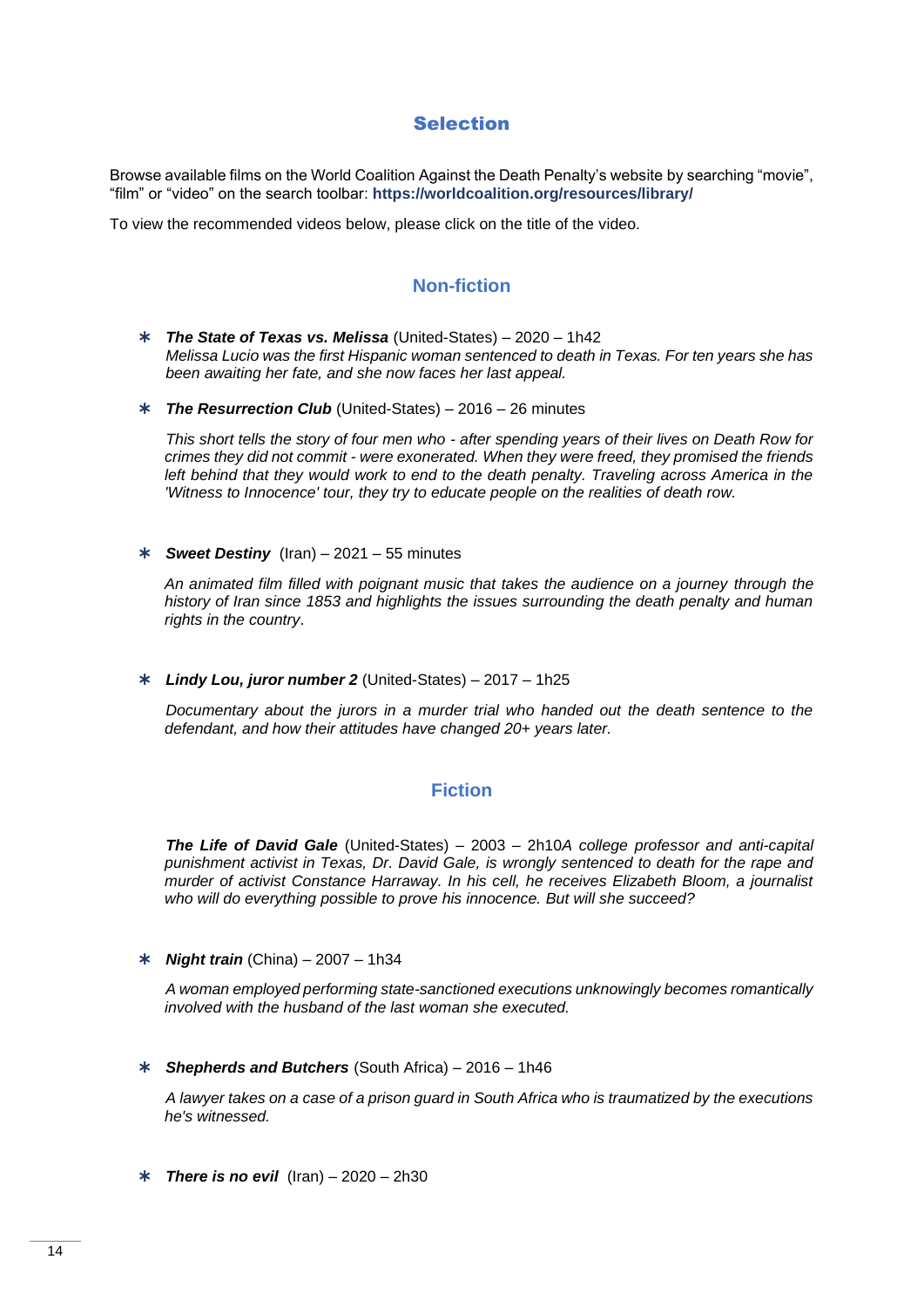*The four stories that comprise There Is No Evil are variations on the crucial themes of moral strength and the death penalty that ask to what extent individual freedom can be expressed under a despotic regime and its seemingly inescapable threats.*

## **Videos**

<span id="page-14-0"></span>*[Failed Justice: Innocent on Death](https://deathpenaltyproject.org/knowledge/failed-justice-innocent-on-death-row/) Row* (United-States) – 2018 – 3min09

*This video tells the story of one prisoner, Anthony Ray Hinton, who spent 30 years on death row in Alabama for a crime he did not commit.*

### *[ASEAN's legacy of hope](https://vimeopro.com/user1368256/endcrimenotlife/video/208502092)* (Asia) – 2017 – 7min35

*Using dramatic footage from famous cases, told by the priests and lawyers who experienced them, this video portrays the death penalty as a cruel and inhumane practice that persists even though weaknesses in our legal systems may mean that we kill innocent people when there is no evidence that the death penalty is a deterrent.*

*[Voices and video from death row-](https://www.youtube.com/watch?v=y_9OlJtkmRQ) Ghezelhesar mass-executions* (Iran) – 2015 – 6min45

Between 6. May and 10. June 2015 at least 77 prisoners executed in Ghezelhesar prison outside Tehran. All were charged for drug offences. Testimonies of torture. Last farewell of a prisoner.

### *[Women Sentenced To Death FHRI Documentary](https://www.youtube.com/watch?v=e0DqCdkI20o) (Uganda)* – 2021 – 14min28

The untold stories of women sentenced to death. Learn more about their lives, hopes and dreams, and what FHRI is doing to fight against the death penalty.

Many other videos are available on the YouTube chanel of the World coalition: *<https://www.youtube.com/c/WorldcoalitionOrg>*

### **Art exhibitions and Artwork**

#### <span id="page-14-1"></span>*[Windows on death row](http://www.windowsondeathrow.com/)* (United-States)

*A Unique and collaborative art exhibit by political cartoonists and death-row inmates designed to expand the conversation on capital punishment in the U.S.*

*« The right to live [» exhibition](https://lobservateur.info/article/101017/culture/-le-droit-de-vivre-une-exposition-et-un-livre-contre-la-peine-de-mort)* (Morocco)

*For the World Day against the Death Penalty 2021, the exhibition "The right to live" gathering the works of thirteen Moroccan visual artists took place at the MACMA (Museum of Art and Culture of Marrakech).*

*[Songzhuang art exhibition](https://twitter.com/chinacadp/status/1449930471421267969?cxt=HHwWgsCioZ2FmJ8oAAAA)* /// The judges judgment (China)

*The artist wants to express the opinion that the death penalty is the result of a mahjong game, and is not as fair, just and shocking as people think.*